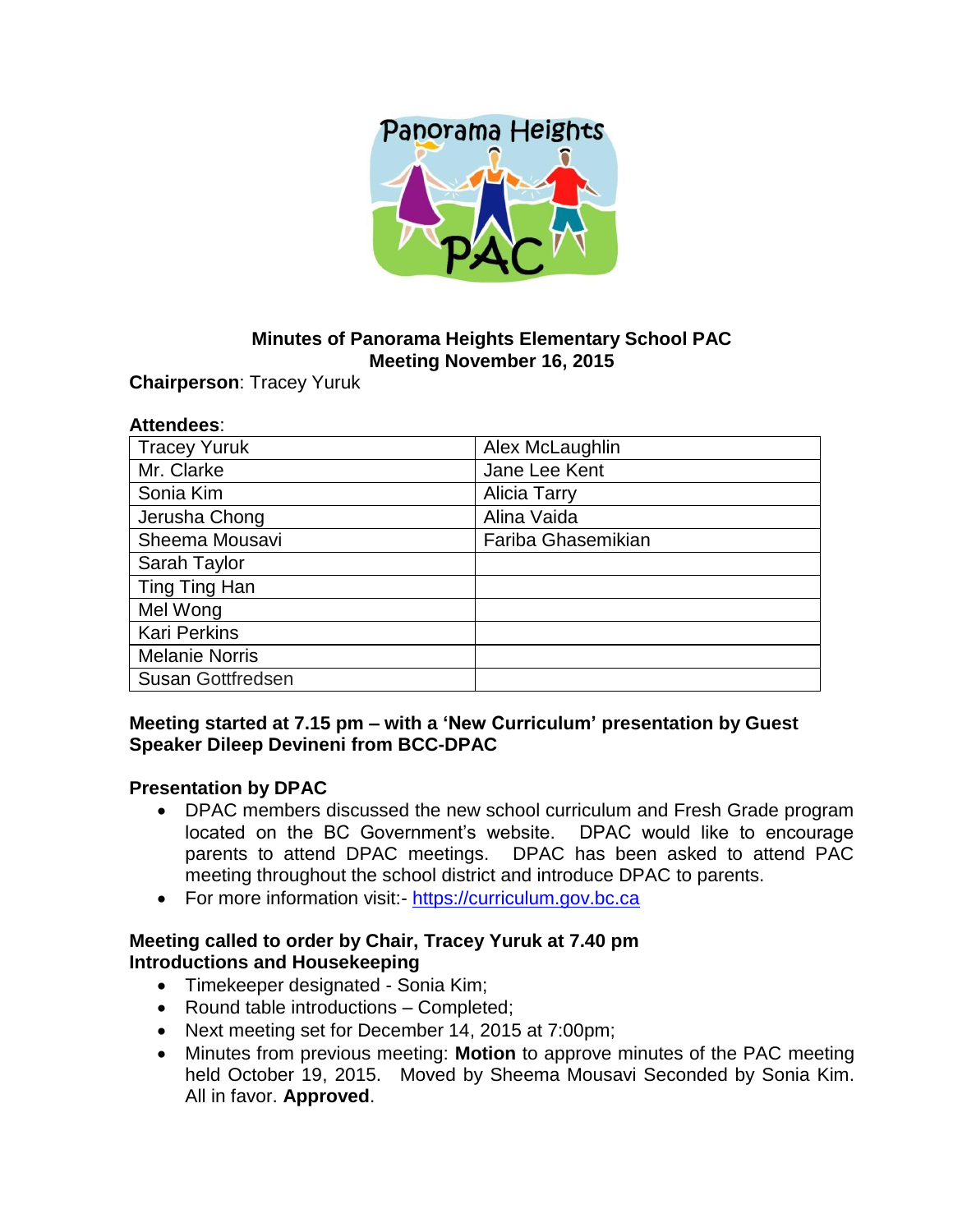# **School Report** – **Principle Mr. Clarke**

- The teachers are preparing for the formal report card, which will be sent out on December 4, 2015;
- The gifted testing has been completed for the students in Grade 4. On January, 2016, the next set of gifted testing will begin for Grade 3;
- Panorama's Grade 4 students have been selected for an international assessment. More information will be sent home to parent once available;
- During the staff meeting, teachers discussed the Christmas concert. To stay true to the format at Panorama School, the spring concert and Christmas concert alternates each year. This year, the spring concert was scheduled.
- Mr. Clarke was working on the heating situation in classrooms as the weather has changed:
- The Class reps, will depend on each teacher; The teachers have been advised to comply with the school district's email policy. There's a permission letter that the school used to gather permission from parents to have email contact with the school. Mr. Clarke suggested there could be consultation with teachers at the beginning of the year to gather permission from parents to share their email addresses with other parents;
- Mr. Clarke will make announcements regarding the cold weather and snow will change the drive thru situation; and
- Mr. Clarke clarified that Fresh Grade was not mandatory and only voluntary at this time for schools. The School District continues to look at implementing Fresh Grade. Regarding the new curriculum, Mr. Clarke advised that Panorama Heights had begun implementing the new curriculum by starting with the Science Curriculum.

# **Chair Report**

- The Chairperson, Tracey thanked all parent volunteers for their continued hard efforts throughout the school and special thanks to the new hot lunch team for their first successful hot lunch and was very pleased to see many new faces that came to volunteer;
- Tracey advised that everything was running really well and very organized.

### **New Business**

- The Chairperson, Tracey open the floor to everyone for 'open topic';
- Susan Gottfredsen has looked into organizing the Panorama Ski Club. Susan spoke with Whistler regarding organizing a ski day for January 24, 2016. Mr. Whitfield has expressed interest in running the ski program for the school. Susan explained that there are additional costs for add-ons such as bus, rental, lunch etc. Susan will continue with looking into the costs of the ski program, which will need 40 students for the ski club to be successful. The ski program will be open to grade 4 and 5 students. The ski club will need to run through the school.
- Susan Gottfredsen mentioned Ms Nicolau was looking for volunteers for the English Book Fair scheduled for February 18, 2016, which will be held at the same time as the student lead conferences; and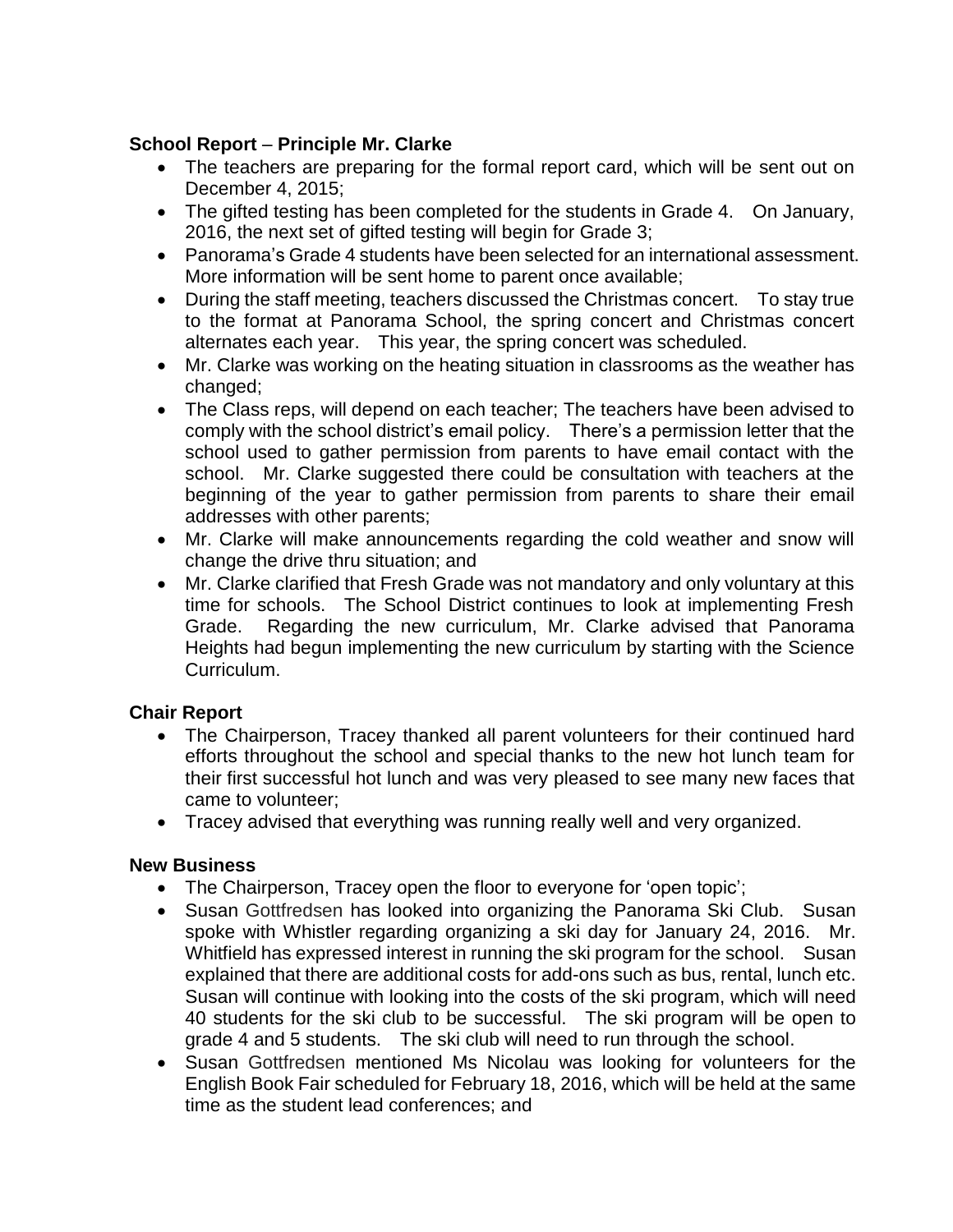- Chair requested for some volunteers to plan the Teacher's Appreciation Lunch scheduled on February 9, 2016.
- Chair referred to an email distributed to PAC executive committee regarding upcoming password reset and reminder for improved compliance with security and privacy regulations when using PAC email accounts;

## **Old Business**

 Terry Fox Run – Hot lunch fundraiser \$271 which was donated to Terry Fox Foundation.

## **Treasurers Report**

- General Account: The family photo night raised \$481, hot lunch during the movie night raised \$1200. The tea fundraiser raised almost \$800;
- As of December 13, 2015 the general account will have a total of \$11217, while retaining \$6000 for technology and \$1000 for the contingency fund;
- After purchasing the Grade 5 shirts, the general account has \$123 remaining for the Grade 5's;
- The Grade 5 trip costs (\$1268) were paid from the gaming account;
- The Gaming Account has \$330 remaining for the Grade 5's. Please see finance reports for accurate amounts; and
- The PAC discussed hot lunch refunds and cancellations. On the hot lunch form, there was already a sentence regarding no refunds. The PAC will clarify the Hot Lunch payment and order process.

# **Committee Reports**

- **DPAC**: Sarah Taylor advised that DPAC members will be attending PAC meetings to reassure parents that DPAC was still active and a bridge between parents and school districts. The next DPAC meeting has been scheduled for November 25, 2015 and the topic was going to be Budget 101. The Coquitlam School District was the lowest funded district in the Metro Vancouver area. DPAC will be looking into Coquitlam District's funding. The last DPAC meeting had a presentation regarding Autism. One of the learning points was families with autistic children needed to feel included in the school's community. There are also two unscheduled school closures anticipated in 2016 for teacher instructional days to discuss the implementation of the new school curriculum;
- **SEP**: Sonia Kim would like to thank all the volunteers who were involved in the soccer club as it was coming to an end**;**
- **Fundraising**: Sheema Mousavi and Ting Ting Han advised that the family photo night was successful and was completely full. The tea has been ordered for the next tea fundraiser. The sister school appreciated the clothing donated by the Panorama students during the clothing drive. The hoodies and rain boots were really helpful. Thank you to Ting Ting for organizing and sorting through the clothing. The clothing drive raised \$70;
- **Treat day**  The next treat day will be popcorn on November 25, 2015;
- **Movie night**  The pre-release Minion movie night will be on Dec 4, 2015. Leah